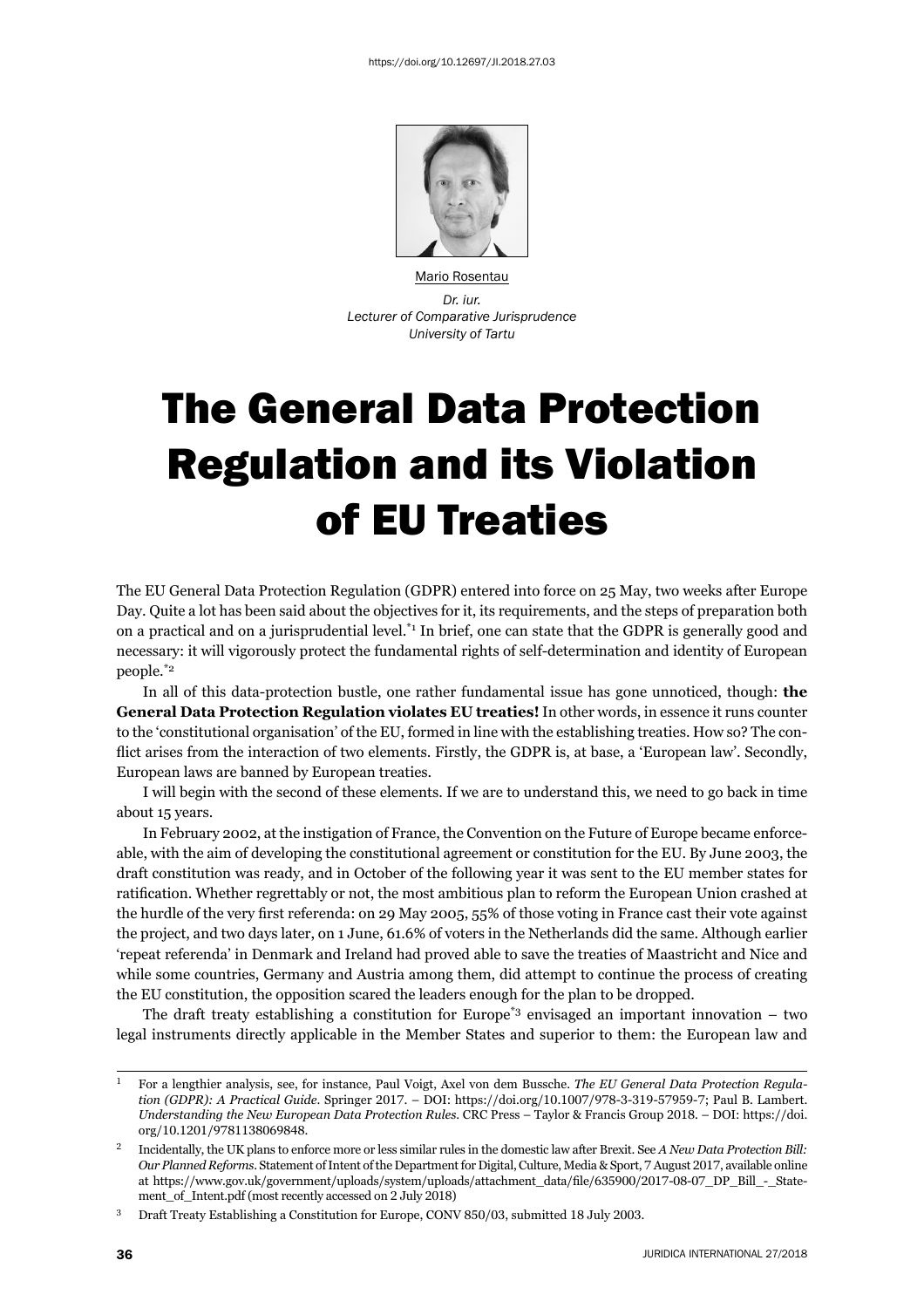European framework law (see CONV 850/03, articles 10, 32, and 33). The legislators of the Member States would have had no say about European laws once these had been adopted by the European Parliament and Council; however, the institution of European framework laws was designed to allow some issues to be delegated to parliaments. Furthermore, now the **directives** would have been renamed **regulations** and the current regulations would have been abolished as unnecessary next to European laws.

But there would be no European laws – they were rejected by the draft. If one were to be asked what was federalist in the draft European constitution, among other things the list would undoubtedly feature these very European laws and framework laws.\*4

Some words about the current legislative organisation of the EU are necessary at this juncture. The EU 'constitution' is made up of two so-called foundational treaties: the Treaty on the European Union (TEU) and the Treaty on the Functioning of the European Union (TFEU).\*5 Pursuant to the treaties, the legislative acts of the EU consist of the directives, regulations, and decisions of the European Parliament and the Council (under the TFEU's Article 288, among other terms). It should be mentioned that acts going by the same name may be adopted by the Parliament or the Council alone as well as by other EU institutions, but without a legislative procedure they are not 'legislative'.<sup>\*6</sup>

Thus far, legislative directives have been the main shapers of European law.<sup>\*7</sup> The specific character of a directive as compared to national law is that it is not directly applicable. The EU directives are compulsory for EU member states' legislators; that is, a similar regulation (it cannot be identical to the directive) needs to be enforced in national law so as to harmonise law and the legal system across Europe. This process is called the **implementation of the directive**. A directive never enters into force directly: in a Member State, the act to which the rules of the directive are transposed remains the superior and directly applicable law. However, the directive retains its nature as a compulsory **source of interpretation of law** in cases wherein national laws address the scope of the directive in an incomprehensible, incomplete, or incorrect manner.\*8 Directives are intended to harmonise EU law, where the objective for the harmonisation of EU law is to be noble, beneficial, and acceptable, at least as long as conformance with the commonalities and values of Europe as occidental culture and morality is maintained.\*9

Regulations are mandatory and directly applicable in all EU member states. In this sense, they are similar to laws. That said, the EU's mandate to impose European law directly through regulations is significantly more limited relative to the scope for national laws. The constitutions of Member States do not normally dictate which themes or sectors should be regulated by laws and which should not: the right and freedom of the state to legislate is the main attribute of sovereignty under democratic rule of law (restrictions rooted in such important values as human rights are not sector-specific, for the most part). However, in terms of the themes and sectors addressed, the treaties of the EU do stipulate the procedures and legislative acts that should be used to regulate such areas. Legislative regulations may or must be used to regulate around 20–30 themes and sectors. These include, for example, competition rules and other general principles for the economy, the principles for services of general economic interest, principles and restrictions governing publication of or access to EU documents, procedures and conditions for submitting citizens' initiatives, rules governing

<sup>ɵ</sup> The question about the depth of EU integration, including but not limited to choice of arrangement among a federation, confederation, and 'third way', was a focal one among a set of many primary-level and not just technical questions. In my publications, I personally supported the third option – i.e., a new kind of union.

<sup>ɶ</sup> See the consolidated versions of the Treaty on the European Union and the Treaty on the Functioning of the European Union: 2016/C 202/01.

The legislative approach is divided into an **ordinary procedure** (see the TFEU's Article 289(1) and Article 294) and a **specific procedure** (see it's Article 289(2)). Under the latter legislative procedure, the Council may adopt directives, regulations, and other legislative acts. In cases foreseen by the treaties, the Council must **consult** *ex ante* the European Parliament (under the TFEU's Article 81(3) or another EU institution, while the **consent** of the European Parliament is required in other cases (see Article 86). In certain cases, a specific procedure is required of the Parliament too (addressed in, for example, the TFEU's Article 223(2)), while some situations require that the Parliament obtain consent from both the Council and the Commission before making a decision (under Article 226).

The general preference for directives over regulations is further confirmed by relatively recent European Commission recommendations to EU regulators: *Better Law-making for Better Results*, EU Action Plan COM(2015) 215 final.

EC case C-101/01, 6.11.2003, para. 98.

In the jurisprudence of values, morality forms the basis for law. The fundamental standards of morality – that one shall not kill, shall not steal, shall not defraud, etc. – are the **primary norms** of law. Typically, we do not find such prohibitions in the text of the law. Instead, laws establish **secondary norms**, the so-called reaction norms that are addressed to officials. For instance, criminal law specifies what officials should do if someone has engaged in deception, thereby causing another's loss for his own gain.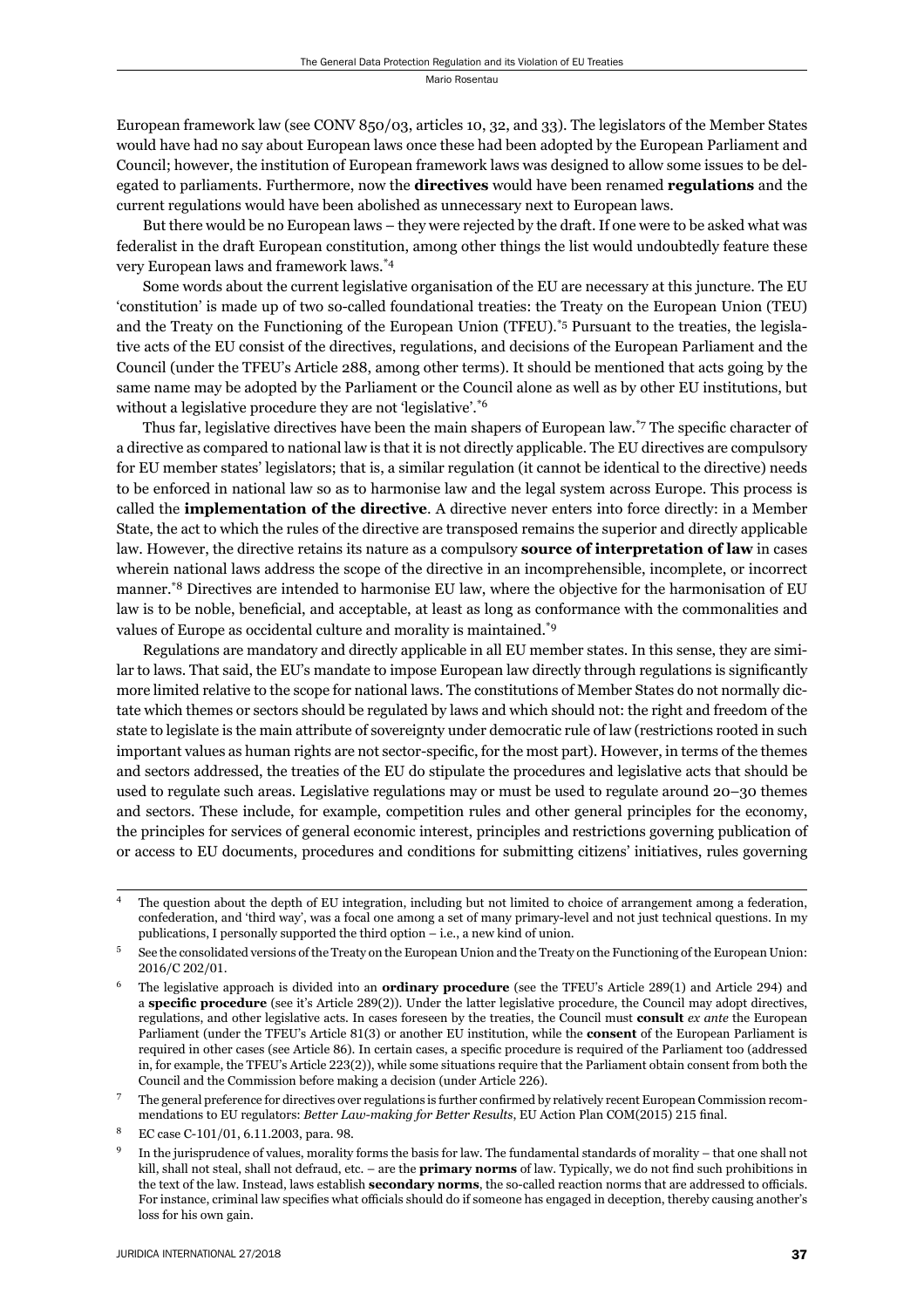the financing of pan-European political parties, and frameworks for the implementation of such elements as common commercial policy. Regulations must be applied also to organise administrative co-operation between EU institutions (e.g., Europol and the Court of Justice) and EU member states. Some regulations address very narrow and sector-specific issues (such as the distribution of mobile-communication frequency bands or food safety); others deal with more general procedures for cross-border operations and enforcement issues (e.g., Regulation (EC) No 44/2001, 'on jurisdiction and the recognition and enforcement of judgments in civil and commercial matters', and Regulation (EC) No 593/2008, 'on the law applicable to contractual obligations (Rome I)').<sup>\*10</sup> Although several EU regulations have effects on numerous persons, both legal and natural, none has ever affected, in principle, all European citizens, residents, and legal entities – a feature in common with national laws in relation to their subjects. Regulations that are in such restricted use do not infringe the fundamental rights and freedoms of EU citizens and residents or impinge on their legitimate interests. On the contrary, the regulations usually force professional actors to act in a way that protects people's fundamental rights and freedoms. Likewise, EU regulations in the past have not infringed or violated the sovereignty of Member States, be it 'shared with the Union' or 'kept to themselves'.

The above-mentioned thematic and sector-linked precept is, in principle, restrictive and exhaustive, since the structure of the EU (its 'constitution') is based on several inter-linked fundamental principles. According to these, the EU shall not impose obligations or restrictions on the Member States and their subjects beyond the frameworks of the treaties. Some of these fundamental principles are that:

- a) competencies are conferred on the Union by the treaties (TEU Article  $5(1-2)$ );
- b) all competencies that are not conferred on the Union by the treaties remain with the Member States (TEU Article 4(1) and Article 5(2)), a principle that, for purposes of legal certainty, has been articulated twice in the treaty language; and
- c) the above-mentioned principles are complemented by the principles of **subsidiarity** (see TEU Article 5 (1) and (3) and **proportionality** (*viz*., eligibility, restraint, and necessity of the relevant measure) (see TEU Article  $5(1)$  and  $(4)$ ).

Hence, the first constituent element of conflict between the GDPR and EU treaties that I have posited has been substantiated: European laws are not permitted, since they were rejected in 2005 and the current treaties do not foresee any law-like European legislation.

Now, let us investigate why the GDPR is by nature a (European) law. To this end, let us look at to whom the GDPR is addressed, what the spatial scope of its applicability is, and what impacts (legal consequences especially) it has.

Firstly, the GDPR potentially concerns all residents of Europe, albeit by adding to the rights of individuals and protecting their freedoms. This is good, and any future general regulations of the EU should be allowed only if they follow the same path. Secondly, the GDPR addresses virtually all legal entities and undertakings acting, physically or through a network, in the European judicial area. This includes those having established that they could opt out of the processing of personal data or that other grounds exist for them not needing to fulfi l the additional obligations imposed by the general regulation. They can comply with the GDPR by opting out of the processing of personal data. Data processors whose operations are going to necessitate seeking of individuals' consent to process their personal data will thereby incur significant and legal and technical costs. Thirdly, the GDPR addresses the Member States: among other requirements, there is a demand that they interface their data-protection supervisory authorities for integration into a mechanism of single points of contact. Furthermore, the GDPR is addressed to the Union itself: the European Data Protection Board and the office of a European Data Protection Supervisor are to be set up, and additional obligations are imposed on the European Commission and the European Court of Justice.

The GDPR has cross-border applicability and covers the whole Union. Furthermore, its reach extends to service providers outside the EU: if their service targets EU data subjects, they too need to fulfi l all the obligations prescribed by the GDPR, with the EU committing to observe their online behaviour.

The GDPR's impacts on subjects on whom it imposes obligations are substantial. First of all, their fulfilment entails significant financial costs or making other investments – both in the preparatory stages

 $10$  The difference between directives and regulations is once again striking in connection with Brexit: Upon secession, all EU regulations will cease to apply. To prevent a resultant legal void from obtaining, the UK then must reinstate the content of these regulations in its national legislation – probably by means of the Great Repeal Bill. See Michael Emerson. Which model for Brexit? – N. da Costa Cabral et al. (eds). *After Brexit: Consequences for the European Union*. Palgrave Macmillan 2017. – DOI: https://doi.org/10.1007/978-3-319-66670-9.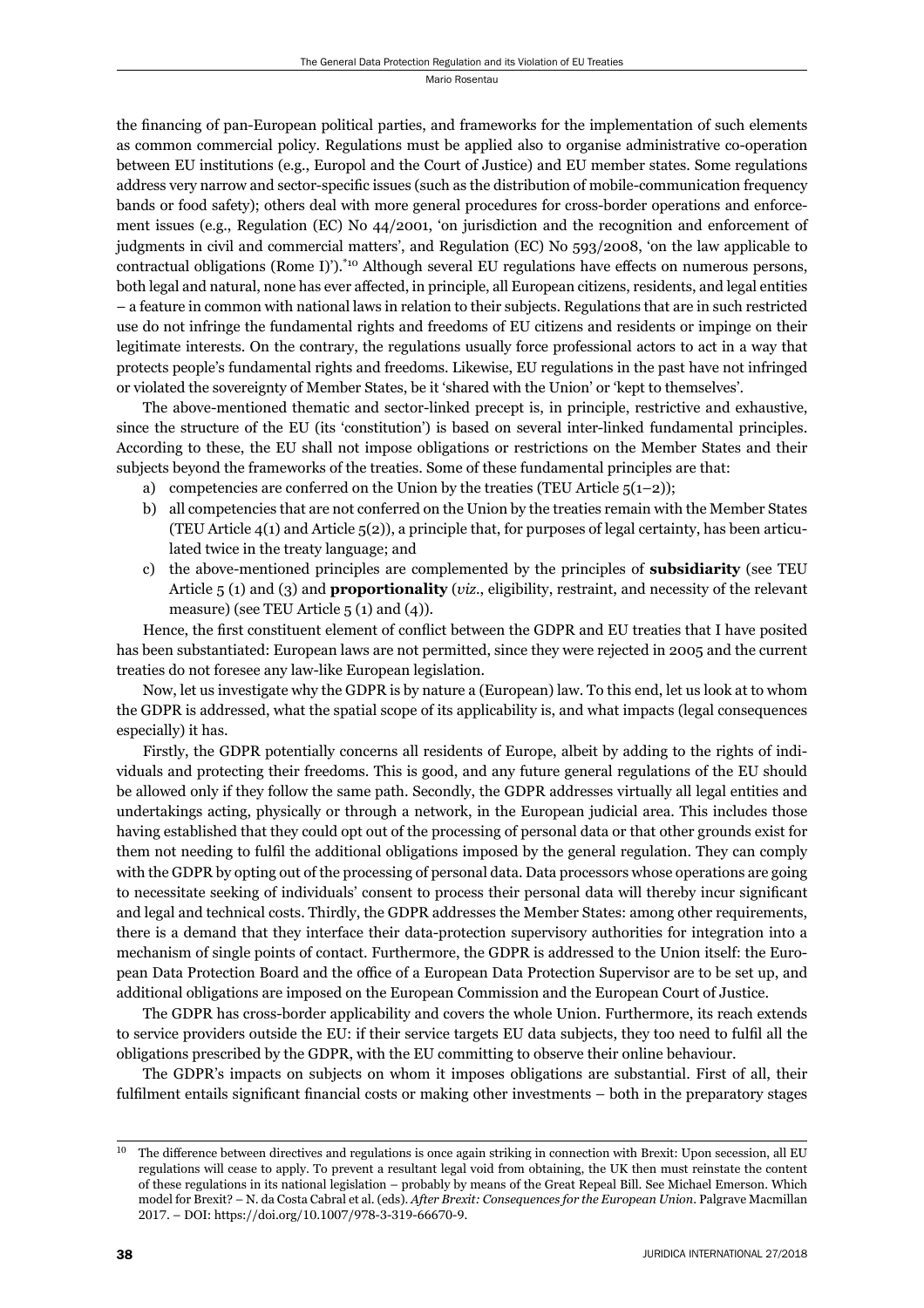and in the form of ongoing costs. Such investment is not inappropriate *per se*, but the Union's competence to impose costs of this nature is debatable. Also, the legal consequences of infringements are significant: taking the form of progressive fines of up to 10 or even 20 million euros or, in the case of an undertaking, 2% or 4% of the **total worldwide annual turnover** (under Article 83 of the GDPR). The GDPR thereby prescribes liability that is significantly higher than, for instance, the criminal liability of a legal entity for any act under the Estonian Penal Code.

Thus, the scope, depth, and impacts of the GDPR exceed all the limits that the treaties permit regulations to have. On top of this, the treaties do not even know the term 'general regulation'. Although the designation 'General Data Protection Regulation' is 'hidden' in brackets in the headings, it is precisely this term that, perhaps intentionally, has entered general use.

Accordingly, the General Data Protection Regulation possesses the characteristics of a 'European law' (insofar as the resolution of some issues has been delegated to the legislators of the EU member states, the GDPR fulfils the criteria for being a 'European framework law' too, but this does not make a difference). It may be worth noting that this has been acknowledged at least at some levels: former member of the European Parliament Marju Lauristin explicitly stated at a webinar that the GDPR is 'like a (general) law'.\*11 Another interesting fact worth noting is that the draft EU constitution stated that future rules for data protection need to be imposed by means of a European law<sup>\*12</sup> (CONV 850/03, Article 50(2)) – this provision is almost identical to Article 16 of the TFEU, on which the GDPR is explicitly based (see the first sentence of the preamble). Consequently, the general regulation is 'seamlessly' positioned in a place reserved by the draft EU constitution for the 'European law on data protection'.

So what? The issue here is this: how deep an EU-level political integration and relinquishment of the sovereignty of the Member States do the European nations that have joined the Union actually want? For instance, most analyses of the causes of Brexit cite loss of sovereignty of a Member State as one of the factors contributing to the decision. It does not matter whether this loss is perceived rather than real.<sup>\*13</sup>

The contradiction between the GDPR and the treaties can be illustrated via the following thought experiment. Sooner or later, Estonia probably will begin writing its 'e-state' (*e-riik*) into the Constitution. Let us imagine that, with respect to the e-state, the Estonian legislator would like to stipulate principles for the protection of personal data in the Constitution, while experience of the Estonian e-state indicates that some of the regulations established by the GDPR should be reconsidered or changed. Does the Estonian Parliament have the right to provide for the protection of personal data in the Estonian Constitution otherwise as provided by the GDPR? By the GDPR's "logic" it does not. According to the "logic of the treaties, however, it does. In consequence, the two "logics" – the dogmatic of the GDPR and the treaties – are at odds. Which was to be proved.

This is even more germane because the GDPR is not the end of the matter. There is another EU regulation on the horizon – the so-called ePrivacy Regulation<sup> $*14$ </sup> – which will replace an earlier (outdated) directive. If the trend of replacing directives with directly applicable regulations were to continue, such legislation would be 'stealthily federal'.

<sup>&</sup>lt;sup>11</sup> Webinar of the Institute of Social Studies, University of Tartu, 19 December 2017 (min 4:30-5:45, in Estonian, incl: "An EU regulation is like a [European] general law..."), available online at https://www.youtube.com/watch?v=4Ao2nRLdHZU (most recently accessed on  $27$  July  $2018$ )

<sup>&</sup>lt;sup>12</sup> In its currently valid form, the Treaty on the Functioning of the European Union prescribes the 'ordinary legislative procedure' – i.e., any legislative act for the same purpose (see its Article  $16(2)$ ).

See, for instance, the following pieces in N. da Costa Cabral et al. (eds). *After Brexit: Consequences for the European Union*. Palgrave Macmillan 2017: Nuno Cunha Rodrigues. Brexit and the future of the EU: Move back or move forward? (pp. 65-82, on pp. 66, 73, 76). – DOI: https://doi.org/10.1007/978-3-319-66670-9\_4; Pauline Schnapper. Brexit and the risk of European disintegration (pp. 83-99, on pp. 85-87). – DOI: https://doi.org/10.1007/978-3-319-66670-9\_5; Annette Bongardt, Francisco Torres. A qualitative change in the process of European integration (pp. 101-127, on pp. 112, 114-115, passim). – DOI: https://doi.org/10.1007/978-3-319-66670-9\_6; Ioanna Ntampoudi. Post-Brexit models and migration policies: Possible citizenship and welfare implications for EU nationals in the UK (pp. 245–270, on pp. 246, *passim*). – DOI: https://doi.org/10.1007/978-3-319-66670-9\_12. Other examples are provided by Andrew Glencross. *Why the UK Voted for Brexit: David Cameron's Great Miscalculation. Palgrave Studies in European Union Politics 2016, pp. 61–70, passim. – DOI:* https://doi.org/10.1057/978-1-137-59001-5; Lee McGowan. Preparing for Brexit: Actors, Negotiations and Consequences. Palgrave Studies in European Union Politics 2018, pp. 8, 12, 20, passim. – DOI: https://doi.org/10.1007/978-3-319-64260-4; Roger Liddle. *The Risk of Brexit: The Politics of a Referendum*. Policy Network / Rowman & Littlefield International 2016, pp. 37, 57, 66, 116-118; Giles Merritt. *Slippery Slope: Europe's Troubled Future*. Oxford University Press 2016, pp. 11, ɲɵ, ɲɷɵ, *passim*; Paul J.J. Welfens. *An Accidental Brexit: New EU and Transatlantic Economic Perspectives*. Palgrave Macmillan 2017, pp. 14, 35, 49, 214, 271-272, passim. - DOI: https://doi.org/10.1007/978-3-319-58271-9.

 $14$  SWD(2017) 6 final.